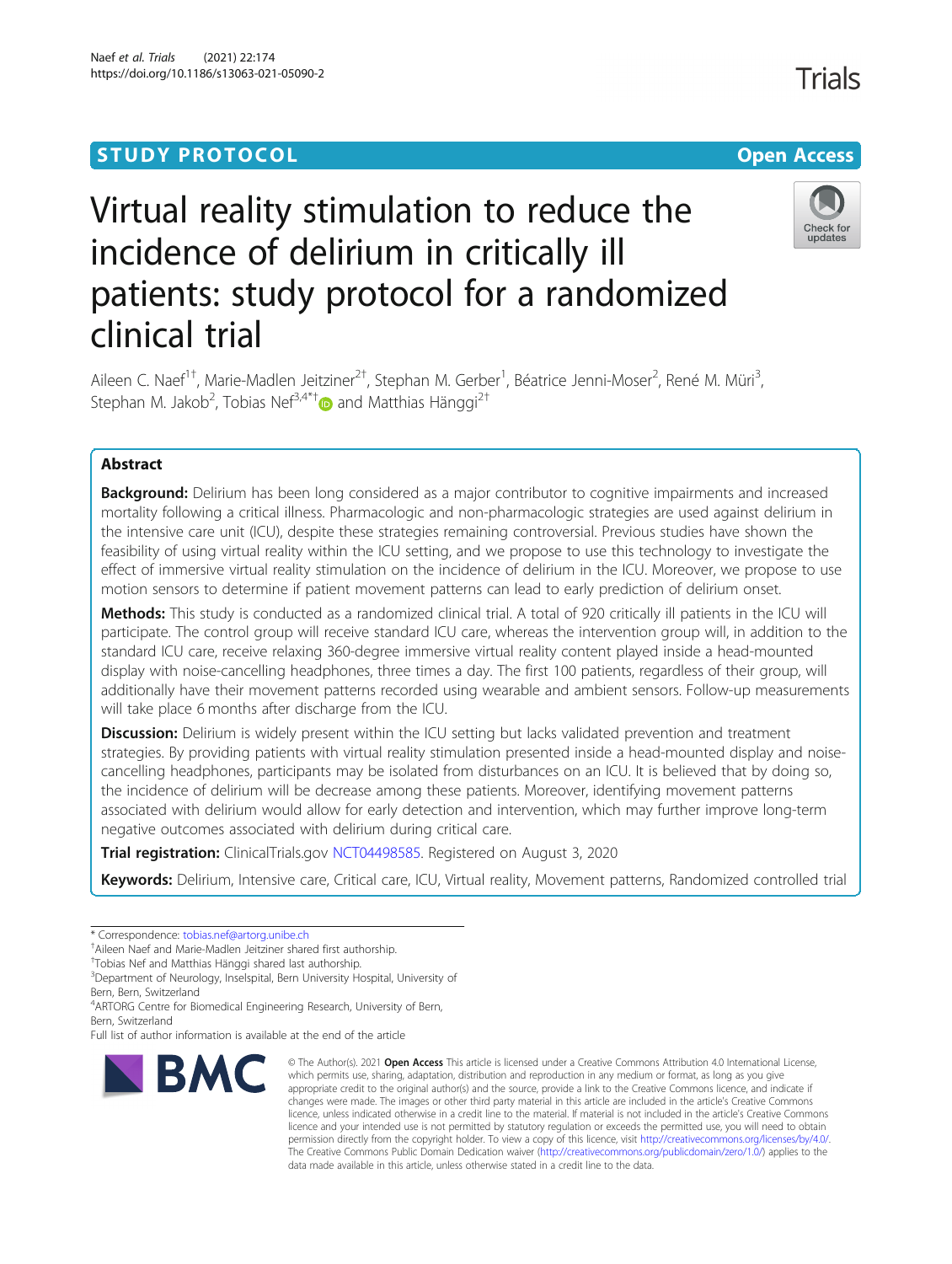#### Administrative information

The order of the items has been modified to group similar items (see [http://www.equator-network.org/reporting](http://www.equator-network.org/reporting-guidelines/spirit-2013-statement-defining-standard-protocol-items-for-clinical-trials/)[guidelines/spirit-2013-statement-defining-standard](http://www.equator-network.org/reporting-guidelines/spirit-2013-statement-defining-standard-protocol-items-for-clinical-trials/)[protocol-items-for-clinical-trials/](http://www.equator-network.org/reporting-guidelines/spirit-2013-statement-defining-standard-protocol-items-for-clinical-trials/)).

| Title $\{1\}$                                                 | Virtual reality stimulation to reduce the<br>incidence of delirium in critically ill<br>patients: study protocol for a<br>randomized clinical trial                                                                                                                                                                                                                                                                                                                                                                                                                                                                                                                                                                                                       |  |  |  |  |
|---------------------------------------------------------------|-----------------------------------------------------------------------------------------------------------------------------------------------------------------------------------------------------------------------------------------------------------------------------------------------------------------------------------------------------------------------------------------------------------------------------------------------------------------------------------------------------------------------------------------------------------------------------------------------------------------------------------------------------------------------------------------------------------------------------------------------------------|--|--|--|--|
| Trial registration {2a and 2b}.                               | ClinicalTrials.gov, NCT04498585.<br>Registered on August 3rd, 2020                                                                                                                                                                                                                                                                                                                                                                                                                                                                                                                                                                                                                                                                                        |  |  |  |  |
| Protocol version {3}                                          | Version 2.0 5.02.2020                                                                                                                                                                                                                                                                                                                                                                                                                                                                                                                                                                                                                                                                                                                                     |  |  |  |  |
| Funding {4}                                                   | Funding provided by the University of<br>Bern, Switzerland, the Gerontechnology<br>and Rehabilitation Group at the<br>ARTORG Centre, and the Department of<br>Intensive Care Medicine, Inselspital,<br>Bern University Hospital, Switzerland.                                                                                                                                                                                                                                                                                                                                                                                                                                                                                                             |  |  |  |  |
| Author details {5a}                                           | Aileen Naef <sup>1</sup> , Marie-Madlen Jeitziner <sup>2</sup> ,<br>Stephan M. Gerber <sup>1</sup> , Béatrice Jenni-<br>Moser <sup>2</sup> , René M. Müri <sup>1,3</sup> , Stephan M.<br>Jakob <sup>2</sup> , Tobias Nef <sup>3,4</sup> , Matthias Hänggi <sup>2</sup><br><sup>1.</sup> Gerontechnology and Rehabilitation<br>Group, University of Bern, Bern,<br>Switzerland<br><sup>2.</sup> Department of Intensive Care<br>Medicine, Inselspital, Bern University<br>Hospital, University of Bern, Switzerland<br><sup>3.</sup> Department of Neurology, Inselspital,<br>Bern University Hospital, University of<br>Bern, Switzerland<br><sup>4.</sup> ARTORG Centre for Biomedical<br>Engineering Research, University of<br>Bern, Bern, Switzerland |  |  |  |  |
| Name and contact<br>information for the trial<br>sponsor {5b} | Prof. Dr. med. Stephan M. Jakob, Chief<br>Physician, Department of Intensive Care<br>Medicine, Inselspital, Bern University<br>Hospital, University of Bern, CH-3010<br>Bern<br>Tel.: + 41 (0)31632 39 38 / Email:<br>stephan.jakob@insel.ch                                                                                                                                                                                                                                                                                                                                                                                                                                                                                                              |  |  |  |  |
| Role of sponsor {5c}                                          | The sponsor was involved in the study<br>design, writing of the report, and the<br>decision to submit the report for<br>publication. The sponsor will also be<br>involved in the interpretation of the<br>data. The sponsor will not be involved<br>in the collection, management, and<br>analysis of the data.                                                                                                                                                                                                                                                                                                                                                                                                                                           |  |  |  |  |

#### Introduction

#### Background and rationale {6a}

Critically ill patients in the intensive care unit (ICU) frequently develop delirium. The prevalence of delirium in the ICU is between 35 and 80% in ventilated and non-ventilated patients [\[1](#page-10-0), [2\]](#page-10-0). Delirium is defined as a disturbance in attention, awareness, and cognition with reduced ability to direct, focus, sustain, and shift attention, and reduced orientation to the environment [[3,](#page-10-0) [4](#page-10-0)]. It profoundly affects both the patients and their families as it is associated with increased mortality [[1,](#page-10-0) [5](#page-10-0), [6](#page-10-0)], increased cognitive impairment [\[1,](#page-10-0) [5](#page-10-0)], longer duration of mechanical ventilation [\[1](#page-10-0), [6](#page-10-0), [7](#page-10-0)], unplanned extubation and catheter removal by the patient  $[6, 7]$  $[6, 7]$  $[6, 7]$  $[6, 7]$  $[6, 7]$ , and longer ICU and hospital stay [\[1](#page-10-0), [5](#page-10-0)–[7](#page-10-0)]. Furthermore, it has been shown that the duration of delirium is associated with worse long-term cognitive impairment [[8\]](#page-10-0). Delirium may occur as a hypoactive, hyperactive, or mixed form. Unfortunately, delirium often evades diagnosis as it most frequently presents with hypoactivity and somnolence [[3\]](#page-10-0). Conversely, it can be more easily recognized when patients are hyperactive or agitated [\[3](#page-10-0)].

In prevention and treatment, pharmacological and non-pharmacological strategies are discussed [\[5](#page-10-0)]. Pharmacologic prevention and treatment of delirium remains controversial [[5](#page-10-0), [9,](#page-10-0) [10\]](#page-10-0). Despite this, in hyperactive patients, pharmacological measures are used in the clinical setting, with typical and atypical antipsychotics and dexmedetomidine recommended for controlling the symptoms [\[9](#page-10-0)]. In the Clinical Practice Guidelines for adult patients in the ICU, Devlin et al. do not recommend the use of haloperidol, atypical antipsychotics, or statins, for treating delirium except in patients experiencing distress, or showing signs of agitation or hallucinations, unrelated to the delirium [[5\]](#page-10-0). All three drugs were not found to decrease delirium duration, duration of mechanical ventilation, ICU length of stay, or mortality [\[5\]](#page-10-0). Similarly to haloperidol, the effectiveness of dexmedetomidine in patients with delirium without agitation, or with agitation not related to being mechanically ventilated, remains unclear [\[5](#page-10-0)].

Despite non-pharmacological strategies also lacking clinical evidence of their efficacy, single- or multicomponent interventions, such as early mobilization, sleep improvement, and reorientation, are often used for preventing or treating delirium [\[5](#page-10-0), [11](#page-10-0)]. One advantage of using multicomponent strategies, as opposed to single component approaches, proposed in the literature, is that multicomponent strategies may target more than one risk factor for delirium simultaneously [\[12\]](#page-10-0). In this way, there is a greater potential of having a beneficial effect, even in the absence of strict compliance.

In a pilot study, Gerber et al. [[13](#page-10-0)] showed the feasibility, usability, and acceptance of virtual reality (VR) stimulation (i.e. relaxing nature videos) as a new nonpharmacological intervention to comfort patients during their stay in the ICU. Currently, head-mounted displays have been widely used therapeutically in individuals with various mental and physical disorders [\[14](#page-10-0)–[16](#page-10-0)]. Two studies conducted by Gerber et al. [\[17,](#page-10-0) [18\]](#page-10-0) produced evidence that VR stimulation with a head-mounted display in ICU settings is potentially beneficial for patients. More specifically, the relaxing effect produced by the VR stimulation has a high potential to reduce the incidence of delirium.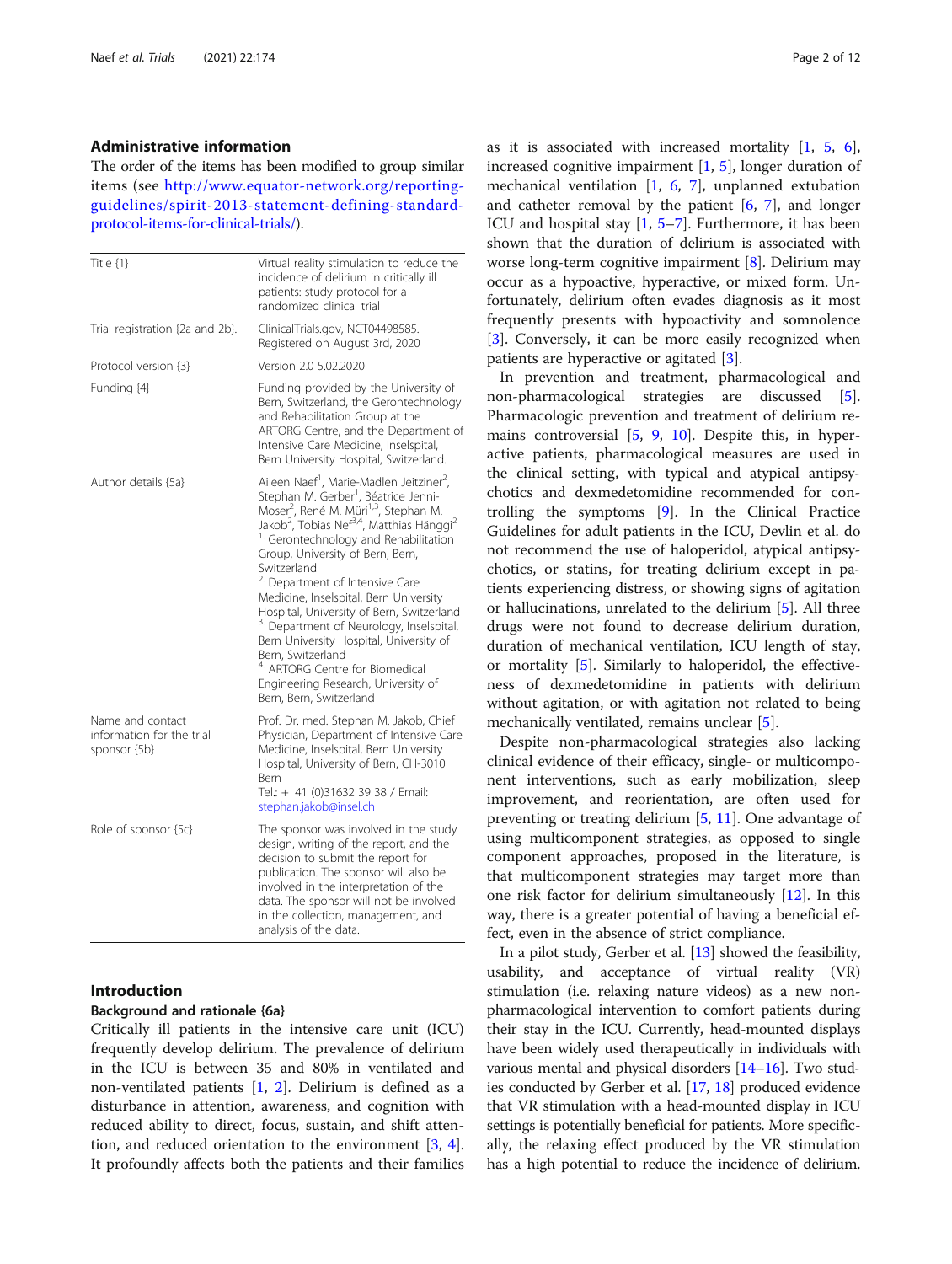Furthermore, VR-based cognitive stimulation in critically ill patients did not evoke any negative reactions and is thus safe to use in this population [\[13,](#page-10-0) [17](#page-10-0), [18\]](#page-10-0).

For the two main aims of this randomized clinical trial, we focus on (1) reducing the incidence of delirium by using VR stimulation and (2) analysing movement patterns in order to obtain indicators as to the occurrence of delirium.

#### Objectives {7}

The primary objective of this randomized clinical trial is to analyse the effect of VR stimulation on the incidence of delirium after admission to the ICU. Participants in the control group will receive the standard ICU care, while participants in the intervention group will additionally receive VR stimulation. We hypothesize that participants receiving the VR stimulation will have a lower incidence of delirium during their stay in the ICU, compared to the control group. The secondary objectives are to evaluate differences in movement patterns and intensity between the intervention and control groups and between participants with delirium and without delirium. We expect that these differences will be related to the different types of delirium (i.e. hyperactive, hypoactive, or mixed). Additionally, it is predicted that it will be possible to detect differences in movement patterns between groups and identify patterns indicating the presence or absence of delirium. Secondary objectives also include the evaluation of the effect of VR on duration of delirium. In this case, it is hypothesized that the duration of delirium will be shorter in participants receiving the stimulation compared to those in the control group.

Further objectives which will be addressed include (1) evaluating the effect of VR stimulation, identified by changes in physiological parameters; (2) evaluating how easily the VR stimulation can be provided to patients by critical care professionals; (3) describing differences in cognition, health-related quality of life, and functional independence between groups, using questionnaires; and (4) evaluating if VR reduces the need for pharmacological treatment of delirium.

#### Trial design {8}

This study is conducted as a randomized clinical trial with a superiority framework and a parallel group design. There are two distinct groups; the control group will receive standard ICU care, whereas the intervention group will, in addition to the standard ICU care, receive relaxing VR stimulation three times a day.

# Methods: participants, interventions, and outcomes

#### Study setting {9}

The study will be conducted in the interdisciplinary adult ICU of the University Hospital of Bern, (Inselspital), a Swiss university hospital. Data will be recorded solely at this location.

#### Eligibility criteria {10}

All patients in the ICU, including patients with acquired brain injury, are eligible to participate in this study. The interventions will be performed by trained ICU nurses.

#### Inclusion criteria

- Aged ≥ 18 years with no upper age limit
- No severe visual or auditory impairments (diplopia, low vision due to macular degeneration, retinopathy, severe hypacusis, or deafness)
- Estimated length of stay > 24 h
- Can keep eyes open for at least 30 s
- German or French speaking

#### Exclusion criteria

- Known psychotic disorders associated with delusions (e.g. schizophrenia, dementia)
- Recent history of major depression
- Admission for drug overdose

# Who will take informed consent? {26a}

All patients who meet the inclusion criteria will be approached by a member of the study team within 24 h of ICU admission. However, since patients are often unable to give consent due to their condition and the situation of their relatives or authorized representative is often unclear at the beginning, a neutral physician may be consulted before the patient is included in the study. The neutral physician who is not involved in the study and who safeguards the participant interests provides a written authorization to enrol the patient.

If a proxy consent is not obtainable because no relatives and/or representative is identified or the representative cannot be reasonably contacted, the patient will stay in the study and their data will be used in order not to compromise the results of the study.

In the case where the patient is discharged from the ICU in a state of capacity that does not allow him/her to provide consent, a re-evaluation of their capacity to consent will only be done during the study follow-up visits or telephone follow-up calls (6 months visits). If the patient cannot provide informed consent at 6 months post-discharge, the relatives and/or representative will be asked again to provide informed consent to use the study data.

Informed consent will be obtained by a member of the study team after providing the patient, family member(s), or authorized representative with both verbal and written study information about what the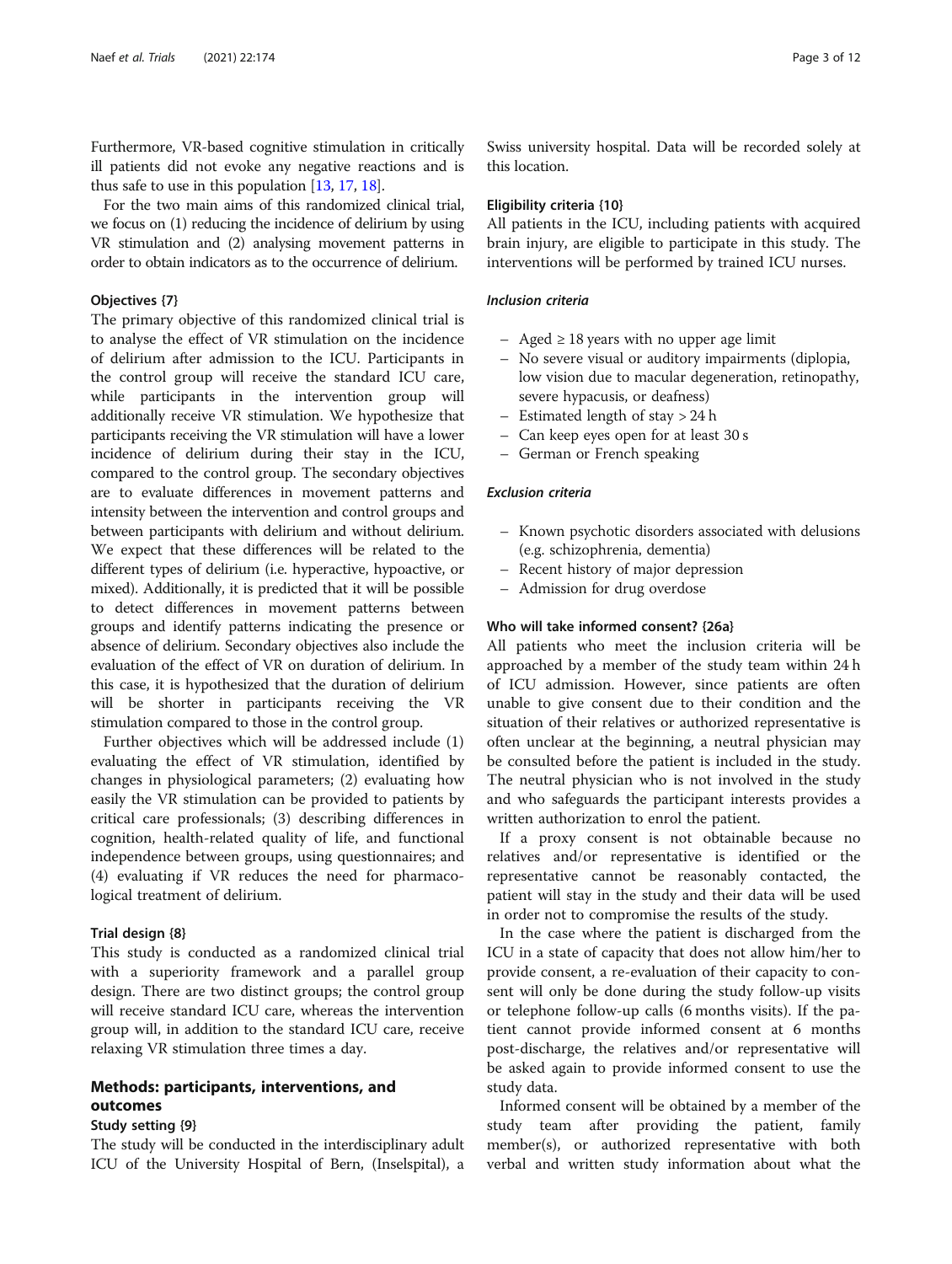study entails (e.g. its benefits, risks, design) and what the informed consent states. If the patient, family member(s), or an authorized representative agrees to participate in the study, they will be asked to sign a written consent form for their study participation. If a family member or authorized representative provides consent on the patients' behalf, the patient will be asked directly for their consent as soon as their health condition allows. The patient will again be asked for their written informed consent 6 months post-ICU discharge to participate in a 6-month follow-up visit.

# Additional consent provisions for collection and use of participant data and biological specimens {26b}

Not applicable, all data which will be collected from the participant is outlined in the informed consent and would only be used to address the topics listed among the objectives of this study. Moreover, this trial does not involve collecting biological specimens for storage.

# Interventions

#### Explanation for the choice of comparators {6b}

In this study, we have chosen to use a control group as a comparator. The control group is made up of individuals who are also patients hospitalized in the ICU and receive the same standard ICU care to address their health needs as participants in the intervention group, only without the VR stimulation.

#### Intervention description {11a}

The intervention for this study consists of relaxing VR stimulation, which will be started as soon as possible after obtaining informed consent. As stimulation material, immersive 360-degree videos (e.g. nature environments, animals, urban parks) will be played inside a commercially available head-mounted display, with the video sound played inside noise-cancelling headphones. A single video will be shown during each stimulation period, with each video lasting 30 min in length; however, the length may be shortened based on individual participant reaction. The stimulation will be provided three times per day, morning, midday, and evening, every day until the patient is discharged from the ICU, or the maximum of 14 days has been reached. A new video will be played during each stimulation. A total of 44 videos were filmed. All videos shown on the same day will depict the same location, but at different time points. The location shown on a given day is randomly assigned. Videos filmed in the morning, midday, or evening will be shown in the morning, midday, or evening, respectively.

The intervention group will also receive standard ICU care and, if needed, receive treatment for delirium (local delirium protocol), same as in the control group. Therapy would include pharmacological agents (e.g. quetiapin) and non-pharmacological interventions (e.g. early mobilization, communication tools, sleep improvement, family involvement). The first 100 participants, regardless of their group, will additionally be equipped so data can be recorded regarding movement patterns.

# Criteria for discontinuing or modifying allocated interventions {11b}

Participants will be withdrawn from the study if they voluntarily withdraw informed consent at any time. Moreover, participation in the study will be discontinued if:

- There are changes in their health status that makes continued participation inadvisable
- There are safety concerns

The target length of the intervention is 30 min, but stimulation can be stopped prior to achieving this goal per participant request, or perceived negative reaction of the participant, regardless of the discontinuation criteria listed above.

#### Strategies to improve adherence to interventions {11c}

VR stimulation will be provided to the participants by trained ICU nurses who are part of the study team; therefore, adherence while in the ICU should be very high. To ensure adherence at 6 months post-ICU discharge, the participants will be contacted by a member of the study team. The follow-up visit would also take place during a standard patient follow-up appointment.

# Relevant concomitant care permitted or prohibited during the trial {11d}

All standard ICU care to treat the participant during their time in the ICU will be permitted.

#### Provisions for post-trial care {30}

In the event of study-related damage or injuries, University Hospital Bern (Inselspital) shall provide compensation, except for claims that arise from misconduct or gross negligence of involved study personnel.

#### Outcomes {12}

The primary outcome is delirium incidence, measured three times a day (morning, midday, and evening) by the Intensive Care Delirium Screening Checklist (ICDSC) as part of standard assessment. With the ICDSC, delirium is determined by consciousness, inattention, disorientation, hallucination, agitation or retardation, speech and mood, sleep/wake cycle disturbance, and fluctuation [\[19](#page-10-0)]. A unique incidence of delirium is counted once a patient reaches a score of  $\geq 4$ , on a scale from 0 to 8 [\[20](#page-10-0)]. The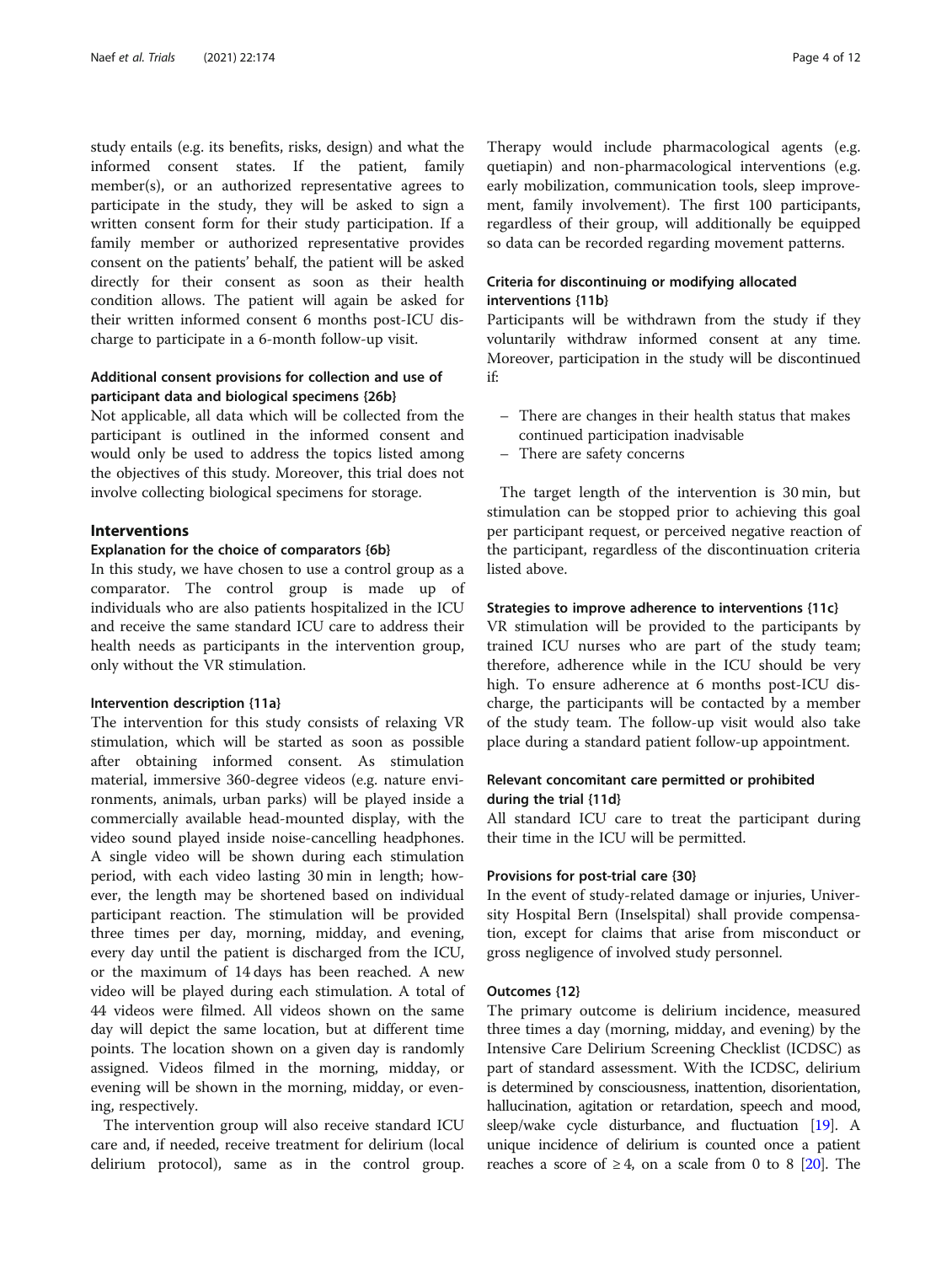entire period that a patient has a score  $\geq 4$  is considered as a single episode, and accordingly, counts only as a single incidence. The mean incidences of delirium per group will be looked at. The incidence of delirium is considered to be clinically relevant as it is known that patients who experience delirium while in critical care have worse longterm outcomes [[4](#page-10-0)]. Furthermore, due to the possible influence of sedatives and analgesics on the incidence of delirium, both sedation and pain levels will be assessed every 2 h [\[5\]](#page-10-0). Consciousness and sedation will be measured using the Glasgow Coma Scale [\[21\]](#page-10-0) and the Richmond Agitation Sedation Scale [\[22\]](#page-10-0), respectively, and pain will be measured using the Numeric Rating Scale [\[23](#page-10-0)] and the Behavioural Pain Observation Tool [\[24](#page-10-0)].

As a secondary outcome, the duration of delirium will be evaluated per 8-h periods, or as needed, while patients are in the ICU. If the participant is assessed as delirious via the ICDSC during any of the assessments during an 8-h span, the entire period will count as delirious. Duration of delirium is clinically relevant knowing that the duration of delirium is an independent predictor of mortality 6 and 12 months post-ICU admission [[25,](#page-10-0) [26\]](#page-10-0).

Additional secondary outcomes include the pattern and intensity of movements, before and during delirium as well as between groups, measured continuously during the ICU stay. The fact that patients in delirium have fluctuating motor performance movement patterns, differing from baseline, could be a possible marker for delirium detection [\[27](#page-10-0)]. Therefore, acceleration will be measured with wearable sensors such as inertial measurement units, which have been previously used successfully in the ICU [\[28](#page-10-0)]. The monitoring of patients' movement patterns could provide a means of early detection of delirium, permitting early intervention by the care staff.

Other pre-specified outcome variables include physiological parameters, feasibility of using the VR stimulation by ICU nurses, cognition at ICU discharge and 6 months post-discharge, health-related quality of life and functional independence before ICU admission and 6 months post-discharge, disease-related data, and survival 6 months post-discharge from the ICU. Physiological parameters (e.g. blood pressure, heart rate, respiration rate) will be recorded continuously and changes from baseline, or the start of an event such as VR stimulation, will be compared to later time points. The changes occurring in these parameters over time, together with diseaserelated data, are of interest and could indicate what effect, if any, VR stimulation has on the condition of the participant. Scores for health-related quality of life, functional independence, and clinical frailty before ICU admission and 6 months post-discharge, and cognition before ICU discharge and 6 months post-discharge, will be compared to determine if any significant differences occur. Additionally, the average survival 6 months post-ICU discharge will be compared between groups. Looking at these variables between groups is important as cognition, health-related quality of life, independence, frailty, and mortality, among others, are known to be negatively impacted by the presence of delirium during the time spent in the ICU. Therefore, it is meaningful to identify if there were any significant changes in these aspects for individuals in the treatment group compared to the controls. It will also be important to determine if providing such an intervention is feasible for the care providers. For this, the validated System Usability Scale will be completed by the nurses in order to understand if overall, the use of this technology was accepted and whether or not it could be integrated into standard ICU care practices [[29](#page-10-0)].

#### Participant timeline {13}

Participant recruitment, enrolment, and allocation will all be targeted for the first 24 h following admission to the ICU. Once admitted, the participants will be monitored and evaluated, through a series of assessments, every day they are in the ICU up until their discharge, or at most, 14 days following ICU admission. A follow-up visit is planned for 6 months post-ICU discharge (Fig. [1](#page-5-0)).

#### Sample size {14}

The sample size calculation is based on testing of the primary outcome. Based on trials conducted by Boettger et al. [[30\]](#page-10-0) and Bounds et al. [[31](#page-10-0)], we assume that 39% and 30% of participants will have delirium in the control and intervention groups, respectively. A total sample size of 920 participants (460 per group) provides a power of 80% to detect a significant improvement, and thereby a decrease, in the proportion of delirium with a two-sided significance threshold of 0.05. The statistical power to reject the null hypothesis under the above assumptions is 0.95 and the overall type I error rate is 0.05. However, the prevalence of delirium in the ICU being reported is between 35 and 80% making it difficult to calculate an exact power. We will, therefore, conduct a blinded interim analysis after inclusion of 100 participants (50 per group); re-estimation and adjustment of the sample size will be made if necessary.

#### Recruitment {15}

With approximately 4000 patients [[32](#page-10-0)] admitted yearly to the ICU at the University Hospital of Bern (Inselspital), we believe achieving our total sample size of 920 participants over the 3 years for which our study is planned is feasible. All patients admitted to the ICU will be screened for inclusion into the study, by either a registered nurse or a treating physician. Family members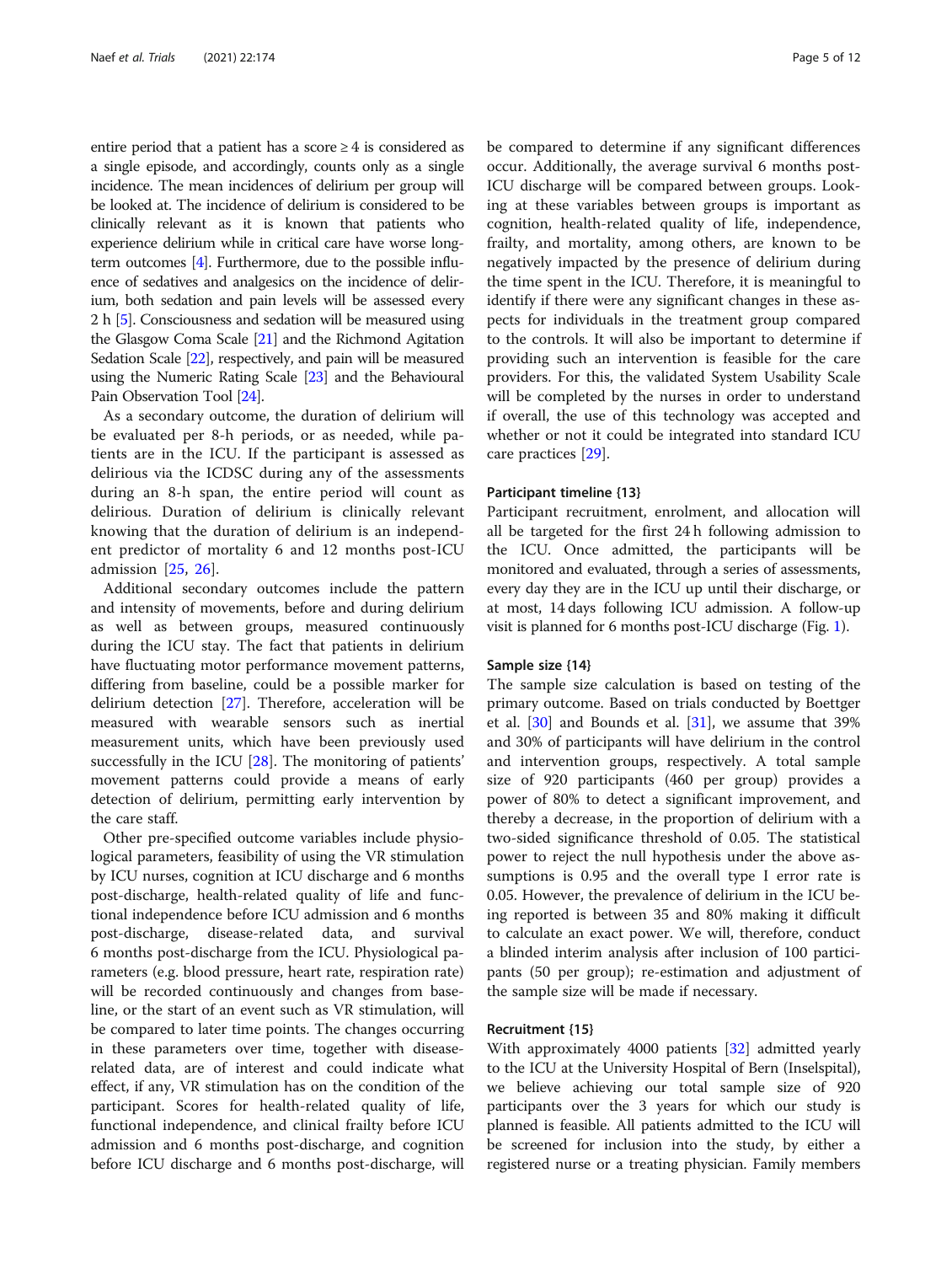<span id="page-5-0"></span>

|                                                                                | <b>Enrolment</b> | <b>Allocation</b> |                  | Close-out        |                  |                                               |                                    |
|--------------------------------------------------------------------------------|------------------|-------------------|------------------|------------------|------------------|-----------------------------------------------|------------------------------------|
| <b>TIMEPOINT</b>                                                               | Day <sub>0</sub> | Day <sub>0</sub>  | Day <sub>1</sub> | Day <sub>2</sub> | Day <sub>3</sub> | <br>Day <sub>14</sub><br><b>ICU</b> discharge | 6 months<br>after ICU<br>discharge |
| <b>ENROLMENT:</b>                                                              |                  |                   |                  |                  |                  |                                               |                                    |
| <b>Eligibility screen</b>                                                      | X                |                   |                  |                  |                  |                                               |                                    |
| Informed consent*                                                              | X                |                   |                  |                  |                  |                                               | X                                  |
| <b>Allocation</b>                                                              |                  | X                 |                  |                  |                  |                                               |                                    |
| <b>INTERVENTIONS:</b>                                                          |                  |                   |                  |                  |                  |                                               |                                    |
| <b>VR Stimulation</b>                                                          |                  |                   | X                | X                | X                | <br>X                                         |                                    |
| <b>ASSESSMENTS:</b>                                                            |                  |                   |                  |                  |                  |                                               |                                    |
| <b>Demographic and</b><br>disease-related<br>assessment                        |                  | X                 |                  |                  |                  |                                               |                                    |
| <b>Pattern of</b><br>movements                                                 |                  |                   |                  |                  |                  |                                               |                                    |
| <b>Physiological</b><br>parameters                                             |                  |                   |                  |                  |                  |                                               |                                    |
| <b>Intensive Care</b><br><b>Delirium Screening</b><br><b>Checklist (ICDSC)</b> |                  |                   | X                | X                | X                | <br>X                                         |                                    |
| <b>Richmond Agitation</b><br><b>Sedation Scale</b><br>(RASS)                   |                  |                   | X                | X                | X                | <br>X                                         |                                    |
| <b>Numeric Rating</b><br><b>Scale Pain</b>                                     |                  |                   | X                | X                | X                | <br>X                                         |                                    |
| <b>Behavioural Pain</b><br><b>Observation Tool</b>                             |                  |                   | X                | X                | X                | <br>X                                         |                                    |
| <b>Glasgow Coma</b><br>Scale (GCS)                                             |                  |                   | X                | X                | X                | <br>X                                         |                                    |
| <b>EuroQol</b><br>$(EQ-5D-5L)$                                                 |                  |                   | $X^{**}$         |                  |                  |                                               | X                                  |
| <b>Functional</b><br>Independence<br><b>Measure (FIM)</b>                      |                  |                   | $X^{**}$         |                  |                  |                                               | X                                  |
| <b>Frailty score (CFS)</b>                                                     |                  |                   | $X^{\star\star}$ |                  |                  |                                               | Χ                                  |
| <b>Montreal Cognitive</b><br><b>Assessment</b><br>(MoCA)                       |                  |                   |                  |                  |                  | Χ                                             | X                                  |

will be contacted as soon as possible thereafter. Patients will be recruited every day, including on the weekends.

# Assignment of interventions: allocation Sequence generation {16a}

In the enrolment phase, ICU patients will be randomly assigned to either the intervention or the control group with 1:1 allocation, stratified by gender and age. The randomization will be computer-generated and performed in the study database using the Research Electronic Data

Capture System (REDCap) (Vanderbilt University, TN, USA). The research team will not be blinded.

# Concealment mechanism {16b}

The allocation sequence will be implemented in the study database REDCap by an independent data manager not involved in the analysis of the study. No other study personnel will have access to the allocation sequence that is stored in REDCap. Allocation of individual patients to their respective intervention group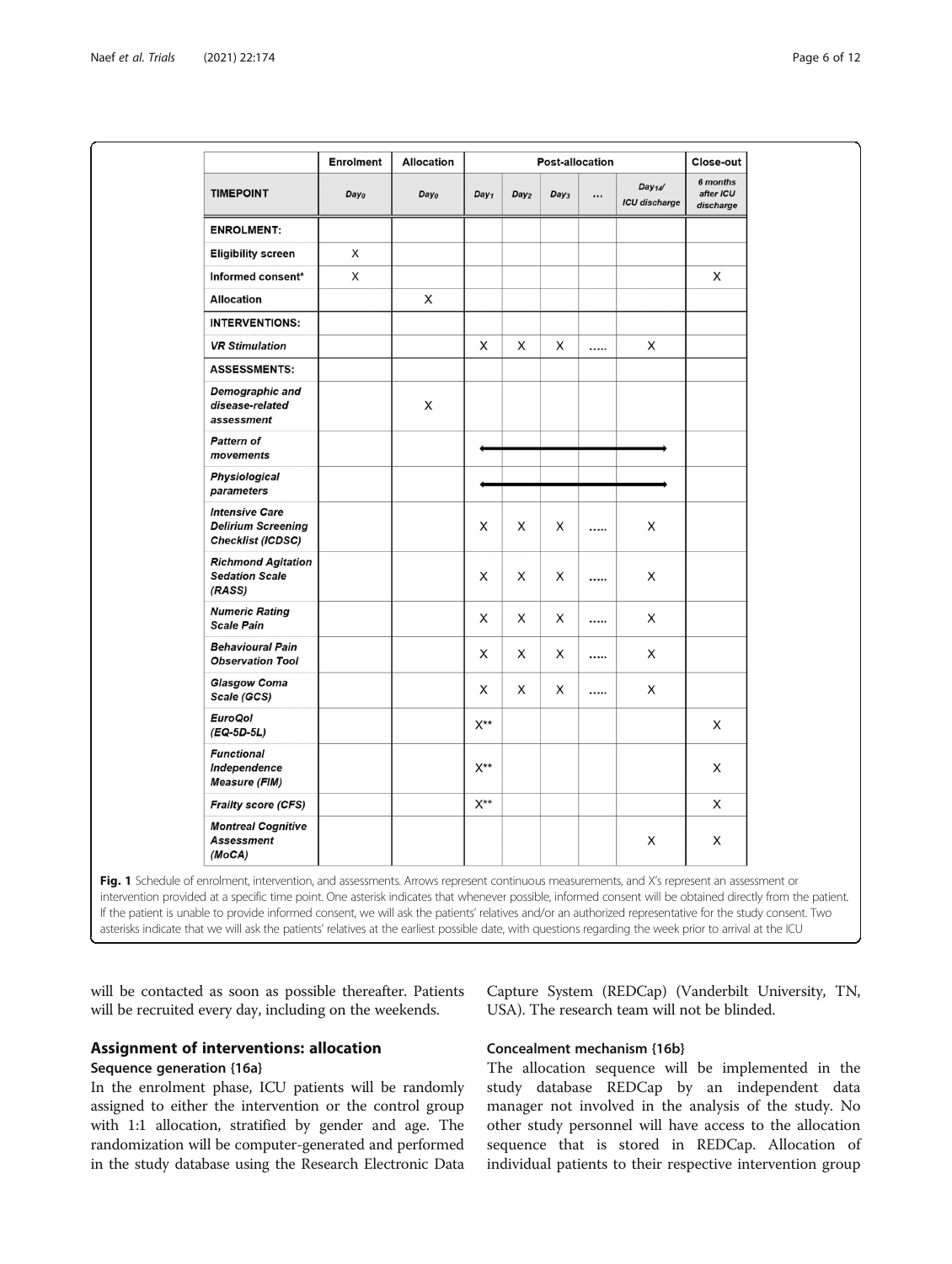will be revealed to study personnel after the allocation has occurred via the web interface of REDCap.

#### Implementation {16c}

The allocation sequence assigning participants to their respective group will be computer-generated. The study team will enrol participants prior to allocation.

# Assignment of interventions: blinding

## Who will be blinded {17a}

The research team will not be blinded after assignment to interventions, nor will any member of the interprofessional team be blinded when carrying out the intervention. However, an independent statistician who will be conducting the interim analysis will be blinded.

Additionally, the analysis of the primary outcome of incidence of delirium, and secondary outcome looking at the duration of delirium, will be done blinded.

#### Procedure for unblinding if needed {17b}

Only one person, the independent statistician, is blinded during the intervention period of this study. If required, unblinding could occur after the interim analysis has been conducted.

#### Data collection and management

#### Plans for assessment and collection of outcomes {18a}

The study starts within 24 h after admission to the ICU. In the enrolment phase, participants will be randomly assigned to either the intervention or the control group, with the intervention beginning as soon as possible following enrolment. Three times a day (between 7:00 am and 7:00 pm) for 30 min, participants in the intervention group will receive the intervention (VR stimulation) applied directly in the bed. The intervention will be included in the daily schedule of the patients. The intervention period ends when the patient is discharged from the ICU or at the latest 14 days after admission to the ICU. Thus, the intervention period depends on the length of stay in the ICU and can vary between participants.

After allocation, incidence and duration of delirium is assessed in three shifts a day. If delirium is diagnosed, the standard ICU delirium therapy (local delirium protocol) will be started, regardless of the participants' group. VR stimulation will optimally start before this time point. Delirium is assessed using the ICDSC which is a reliable (Cohen's kappa  $(k) = 0.60$ ) [[33](#page-10-0)] and specific  $(95%)$   $[33]$  $[33]$  $[33]$  tool to detect delirium in ICU patients  $[5]$  $[5]$ and was translated into German by Radtke et al. [\[34](#page-10-0)]

Assessment of sedation will be done using the Richmond Agitation Sedation Scale which has a reliability of  $\kappa = 0.91$  and a face validity with 81–92% agreement [\[22,](#page-10-0) [35](#page-10-0)]. Consciousness will be evaluated

according to the Glasgow Coma Score which was originally found to have a  $\kappa = 0.66 - 0.77$  for the whole scale, but has since been found to have higher reliability when looking at the eye, motor, and verbal scales individually ( $\kappa = 0.89$ , 0.94, and 0.88, respectively) [[21](#page-10-0), [36\]](#page-10-0). The validity for the Glasgow Coma Scale, however, remains controversial with some stating that the validity has been well established [\[37](#page-10-0)], while others question how the scale is assessed under different conditions such as sedation or intubation [[36](#page-10-0)]. Pain will be assessed using the Numeric Rating Scale with an interrater reliability score of  $\kappa = 0.71$  [\[23\]](#page-10-0) and the Behavioural Pain Observation Tool which has a  $\kappa = 0.80$  and a content validity index of 0.73–1.0 [\[24\]](#page-10-0).

Movement and movement patterns will be recorded continuously at 100 Hz for the duration of the participants' stay in the ICU, with AX3 Axivity (Axivity Ltd., Newcastle upon Tyne, UK) inertial measurement units attached to participant's hands, legs, and chest and placed under the mattress (Sensing Tex, Barcelona, Spain). To enable accurate interpretation of this data, the participant's environment will be recorded with a camera. This will allow for the distinction to be made between movements made by the participant and those from the interprofessional team or family members. To maximize the privacy of the participant, the camera will be mounted on the head-end of the bed, so the face of the participant is not visible.

Physiological parameters (e.g. non-invasive arterial blood pressure, heart rate, and respiratory rate) will be monitored by the in-house monitor system of the University Hospital (GE Healthcare, Little Chalfont, UK). Respiration and heart rate will be measured at a frequency of 240 Hz, while the blood pressure will be measured as the median every 2 min. A list of pharmacological agents provided to the participant and diseaserelated data will be collected via the patient data management system. While movement and physiological data will be recorded continuously throughout the patients' stay in the ICU, the non-continuous assessments will also be completed at various time points (Fig. [1\)](#page-5-0).

At the earliest opportunity, the participant—or, in the event of incapacity, his/her relatives—will be interviewed by the study team about their health-related quality of life, functionality, and frailty, using the EQ-5D instru-ment [\[38](#page-10-0)], the Functional Independence Measure [[39](#page-10-0), [40\]](#page-10-0), and the Clinical Frailty Score [\[41](#page-11-0)], respectively, 1 week before ICU admission and 6 months postdischarge. The reliability and validity of the three-level EQ-5D, the EQ-5D-3L, is well established; however, the more recently expanded five-level version, the EQ-5D-5L, still lacks proper reliability and validity studies [\[38](#page-10-0)]. The Functional Independence Measure has a reliability score of  $\kappa > 0.85$  [[42,](#page-11-0) [43\]](#page-11-0) and a high internal validity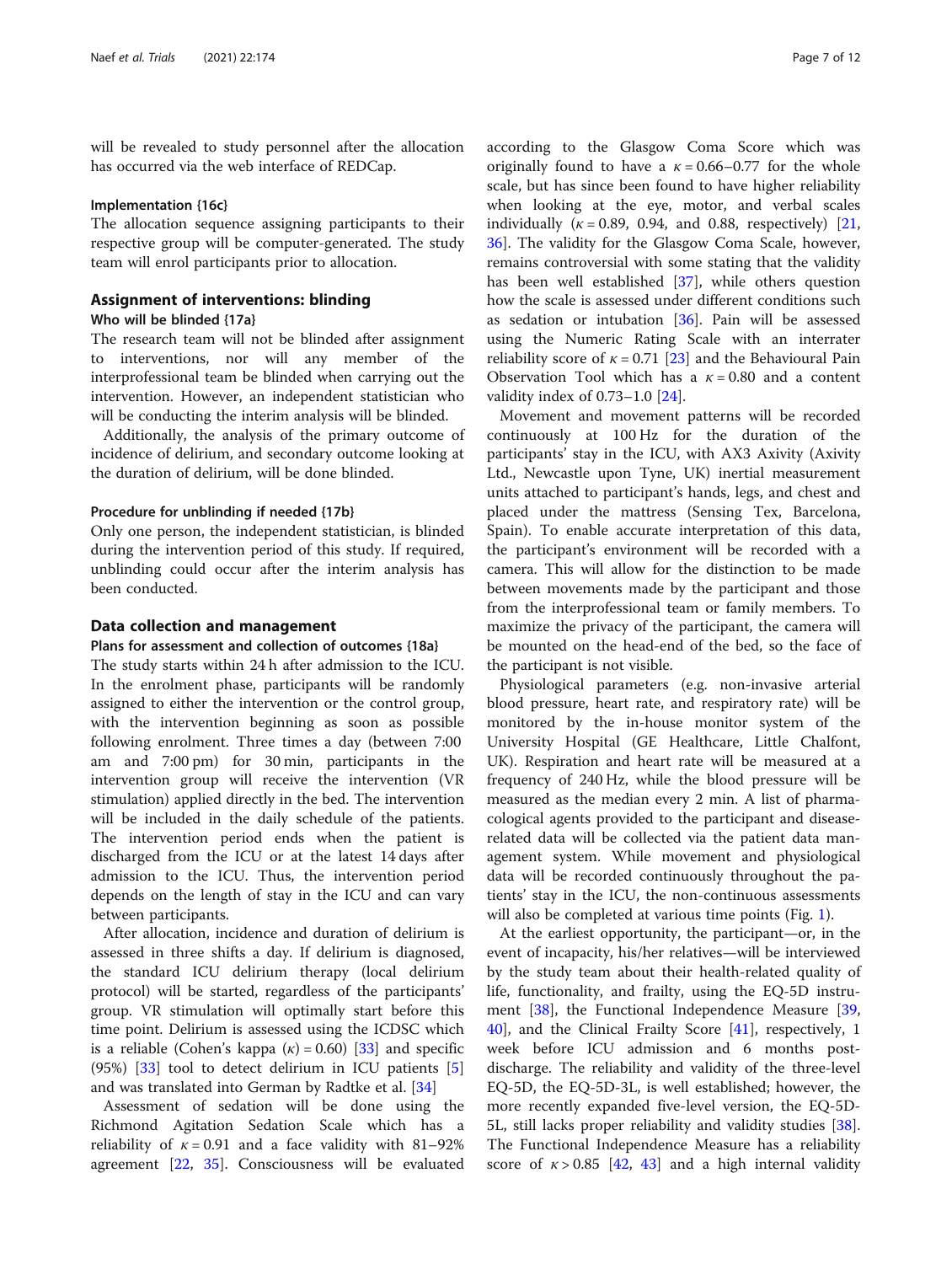[[42\]](#page-11-0). The Clinical Frailty Score has been found to have good reliability [[44\]](#page-11-0) and good construct validity [[41](#page-11-0)].

Cognitive impairment will be assessed by the study team before ICU discharge and 6 months post-discharge using the Montreal Cognitive Assessment [\[45](#page-11-0)]. The Montreal Cognitive Assessment has a known reliability of  $\kappa = 0.83$  [\[45](#page-11-0)] and an established content validity in English and in French [\[45](#page-11-0)] and a sensitivity of at least 0.90 [\[46](#page-11-0)]. The average survival 6 months post-discharge will be obtained via a central database.

The study ends with a follow-up assessment 6 months after admission to the ICU. The study team interviews the participants during a regular follow-up session at the ICU. During the interview, the EQ-5D-5L, Functional Independence Measure, Clinical Frailty Score, and Montreal Cognitive Assessment will be administered. All assessments will be conducted according to the standard ICU care by trained ICU nurses.

In a final step following the VR intervention, the ICU nurse responsible for the intervention will be asked about the feasibility of applying the intervention, completing the 10-item System Usability Scale [[29\]](#page-10-0). The System Usability Scale has a strong reliability score  $\kappa$  > 0.89 [[47,](#page-11-0) [48\]](#page-11-0) and an established construct validity, as well as concurrent validity  $(r = 0.86)$  [[47,](#page-11-0) [48\]](#page-11-0).

# Plans to promote participant retention and complete follow-up {18b}

Contact will be made with the participants after 3 months within the framework of internal quality assurance. After that, the participant will be contacted in writing and by telephone for the 6-month follow-up. If a participant chooses to discontinue the study, the data collected up to the withdrawal date will be anonymized and used.

#### Data management {19}

Smaller datasets and measurements (e.g. length of ICU stay) will be stored in the patient data management system of the University Hospital of Bern (Inselspital). The data will be coded by a member of the study team using an alphanumeric system, and the identifying information deleted from the datasets. Only the remaining continuous data, such as physiological measurements, movement patterns, and camera videos, will be stored in-house on a password-protected computer due to their size.

#### Confidentiality {27}

The data files are encrypted and will only contain a univocal alphanumeric code, from which the identity of the participant cannot be gathered. The key (i.e. the list in which a code number is linked to a participant name) will be kept separately from the study data, in a secured

cabinet, in the custody of a person who is not involved in the study. In study-specific documents, participants are only identified by a unique participant number.

# Plans for collection, laboratory evaluation, and storage of biological specimens for genetic or molecular analysis in this trial/future use {33}

See above Item 26b, there will be no biological specimens collected.

#### Statistical methods

# Statistical methods for primary and secondary outcomes {20a}

Descriptive statistics will be applied to both groups to ensure that they similarly represent the population. Among others, we will be looking at the mean and standard deviation of the age, distribution of the sexes, and frequencies of disease in the two samples.

The difference in the incidence of delirium will be tested with the chi-square proportion test, and the duration will be tested with Welch's  $t$  test in subgroups of participants with delirium. The effects of the VR stimulation on physiological parameters will be looked at using statistical methods (e.g. t test, linear models). Machine learning techniques will be applied to the movement patterns as means of analysis.

The data will be analysed with MATLAB and the software R. Deviation(s) from the original statistical plan will be granted if the collected data do not allow the planned analysis techniques to be performed (e.g. if the collected data does not meet the prerequisites to apply analysis of variance techniques). In this case, more appropriate statistical methods will be applied (e.g. nonparametric methods), and this choice will be justified and detailed in the respective scientific reports.

#### Interim analyses {21b}

A blinded interim analysis will be completed after the inclusion of 100 participants (50 per group). A reestimation and adjustment of the sample size will be made if necessary. The decision about how to proceed following the results of the interim analysis will be made by the independent statistician conducting the interim analysis, together with the principal investigator.

# Methods for additional analyses (e.g. subgroup analyses) {20b}

Using data from movement patterns from a subgroup of participants ( $n = 100$ ), non-supervised machine learning techniques will be applied to try to train a model to predict the onset of delirium. This subgroup will be used to address the secondary objective aimed to evaluate differences in movement patterns and intensity between the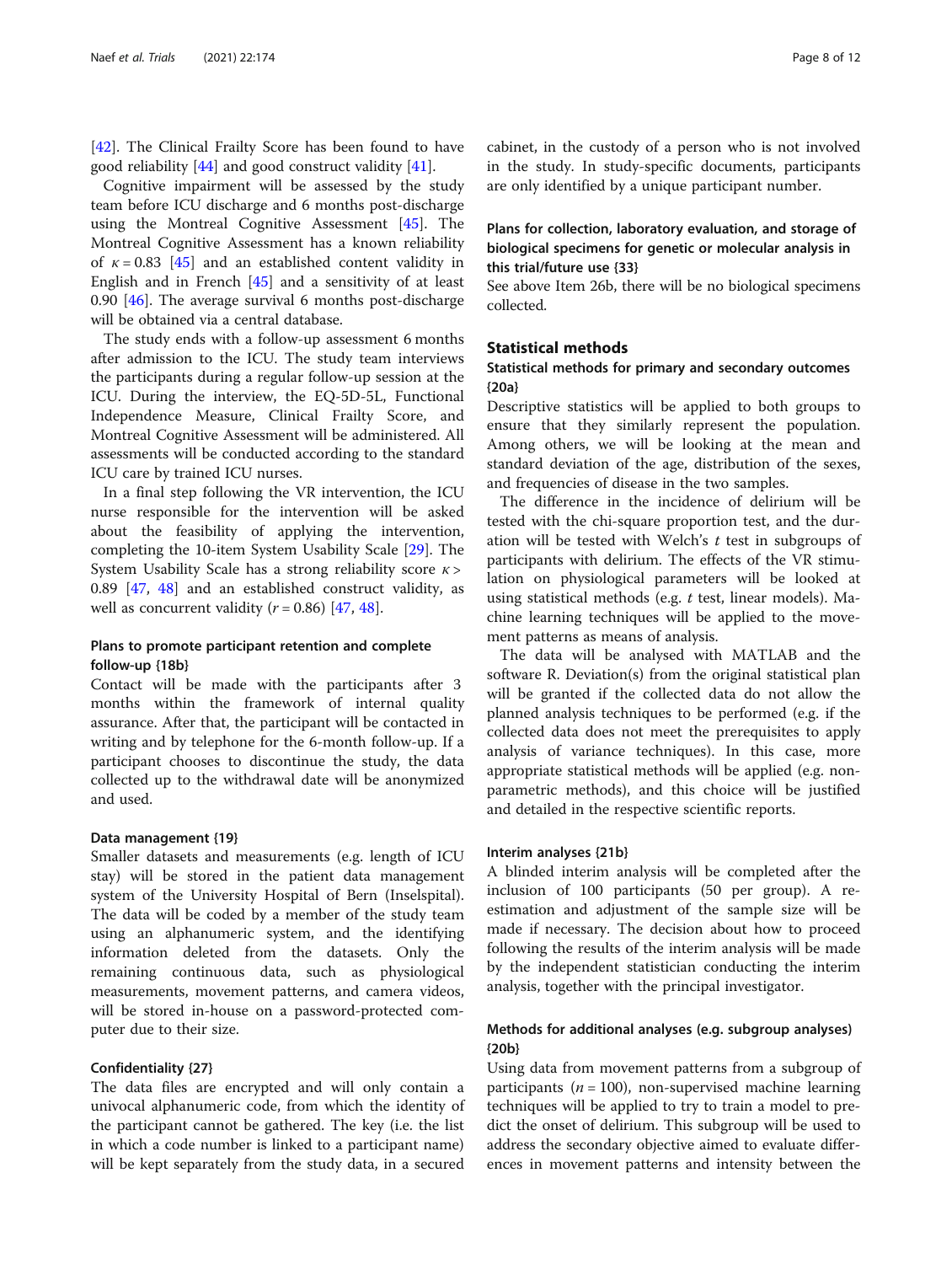intervention and control group and between participants with delirium and without delirium.

#### Methods in analysis to handle protocol non-adherence and any statistical methods to handle missing data {20c}

As suggested by the SPIRIT guidelines, we propose to test superiority using two analysis sets: the "intention-totreat set", considering all patients that are randomized regardless of whether they received the randomized treatment, and the "per protocol" set [\[49](#page-11-0)]. We propose declaring superiority of the experimental intervention only if shown superiority using both the "intention to treat" and the "per protocol" analysis set. As our study takes place in the ICU, it is expected that drop-outs will occur for medical reasons which make it unfeasible to continue in the study, but that are not related to the study itself. For this reason, there are two groups of participants who will be considered drop-outs. Firstly, any participant who can no longer continue in the study due to health reasons, before the first assessment for the primary outcome (i.e. the ICDSC) has been completed, will be considered a drop-out. Secondly, any participant for whom the neutral physician gave consent, but for whom the relatives withdrew consent, will be considered as a drop-out. Therefore, in order to maintain a sufficient sample size, it is important that these participants are replaced in a 1:1 manner, as approved by the local ethics committee. If a participant does drop-out of the study, their health status will be recorded at this point. As no long-term negative outcomes from the intervention are suspected, no further follow-up will be performed. If missing values occur within the dataset, we will use multiple imputation assuming missing data to be missing at random.

# Plans to give access to the full protocol, participant-level data, and statistical code {31c}

We will ask patients to provide informed consent for sharing their anonymized data. Once the study results as outlined in this proposal are published, we will make the de-identified study dataset available for secondary analyses by sharing the dataset upon reasonable request.

#### Oversight and monitoring

# Composition of the coordinating centre and trial steering committee {5d}

The study will be monitored by an independent internal monitor. The monitor will evaluate the primary and secondary outcomes for completeness and correctness as outlined by the study protocol. Any decisions needing to be taken regarding the study will be done with the consensus of the entire study team and the relevant study authorities will be notified.

# Composition of the data monitoring committee, its role, and reporting structure {21a}

The study will be internally monitored according to the Good Clinical Practice directive and the monitoring and data verification plan, including the documentation of informed consent of study participants. Internally implies that the monitor is employed at the Department of Intensive Care Medicine, University Hospital of Bern (Inselspital), but carries out the monitoring independently, as they are neither involved in the study-specific processes (recruitment, study data collection, study interventions, or evaluation) nor in patient care. In their employment, they are administratively and functionally independent from the nursing and medical sector of the department.

# Adverse event reporting and harms {22}

In the scope of this study, no serious adverse events or adverse events are expected. Due to the serious condition of critically ill patients, adverse events will only be reported in the medical record if they are related to the VR intervention. Serious adverse events assessed with a causal relationship to VR will be reported to the ethics committee by the investigator and sponsorinvestigator within 15 days.

#### Frequency and plans for auditing trial conduct {23}

For quality assurance, the sponsor, the ethics committee, or an independent intern study monitor may visit the research site. Direct access to the source data and all study-related files is granted on such occasions. All involved parties will be required to keep the participant data strictly confidential.

# Plans for communicating important protocol amendments to relevant parties (e.g. trial participants, ethical committees) {25}

Substantial changes to the study setup and study organization, the protocol, and relevant study documents will be submitted to the ethics committee for approval before implementation. Under emergency circumstances, deviations from the protocol to protect the rights, safety, and well-being of human subjects may proceed without the ethics committee's prior approval. Such deviations shall be documented and reported to the ethics committee as soon as possible. A list of all non-substantial amendments will be submitted once a year to the competent ethics committee together with the annual safety report.

# Dissemination plans {31a}

The results of the present study will be submitted for publication in peer-reviewed journals and will be presented at national and international scientific meetings. Currently, there are no known publication restrictions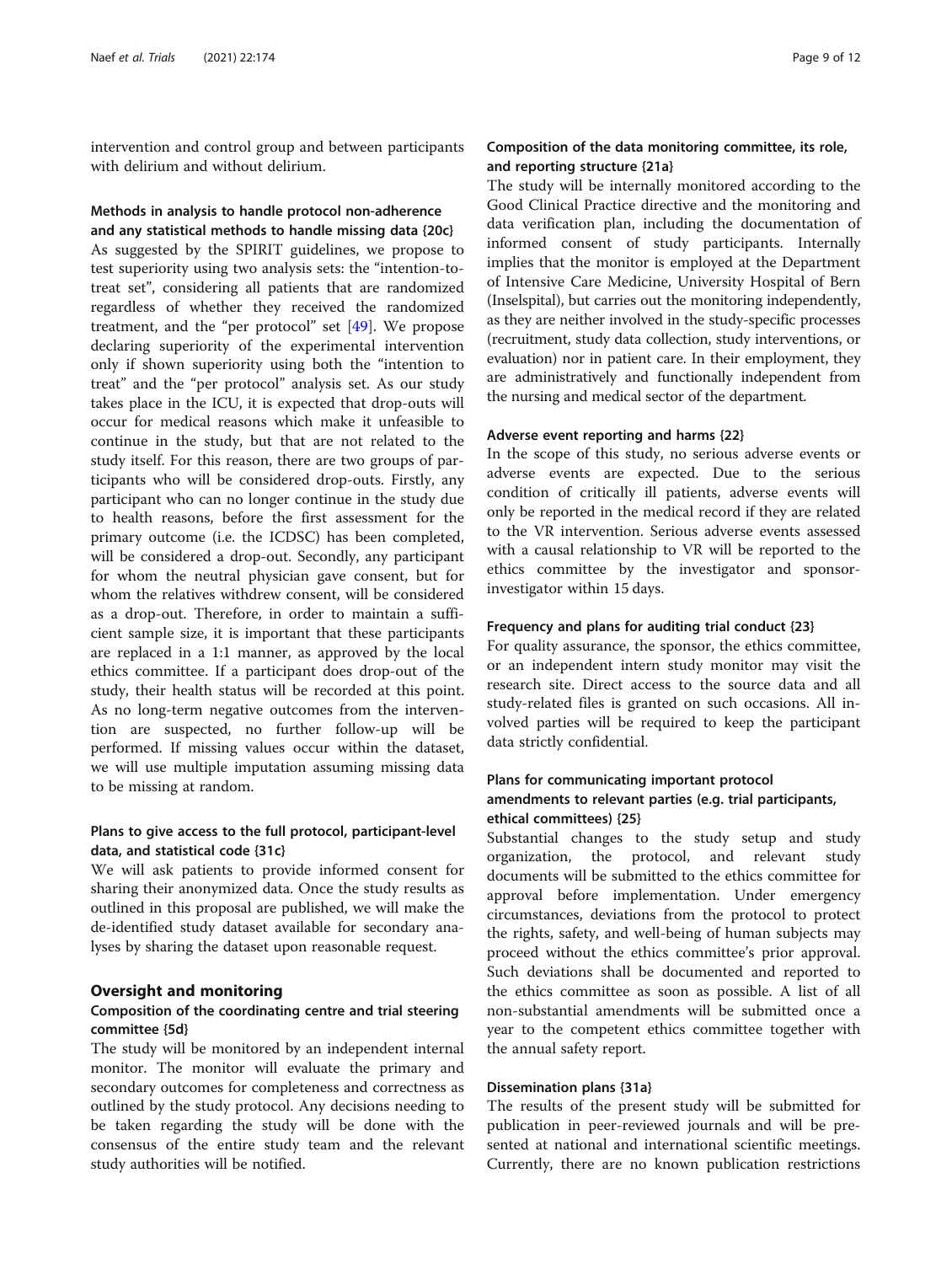foreseen. The dataset will be available upon reasonable request once results have been published.

#### **Discussion**

One challenge we will face during this study is the unpredictable reaction of patients to the VR stimulation when they are in a state of delirium. As such, the feasibility of providing VR stimulation to participants when they are already in a state of delirium is unknown. This can specifically be a problem due to their increased motor activity if they are in hyperactive delirium. Furthermore, there is a risk that delirious participants will not tolerate wearing such a head-mounted display and headphones and may even try to remove the items themselves. This may become a limitation in participant recruitment, as it does occur that patients enter into a state of delirium shortly after ICU admission. The study team will continue to provide the stimulation for as many days, and as consistently as possible; however, participant safety and comfort is the priority and, therefore, this aspect of unpredictability remains.

There currently remains the open question as to what specific aspect of the VR may be responsible for the effect we see, if any. Specifically, it is not known if it is the combination of audio and visual input, or the one or the other alone that creates an effect. Alternately, it could be that using these devices allows the patient to avoid noise overstimulation by using headphones and visual overstimulation by using the headset. This remains an open question.

It should be kept in mind that a limitation of the current study is the sparse literature confirming the reliability and validity of the questionnaires listed above, specifically for use in a language other than English and for our target group of ICU patients. The reliability and validity of the measures listed earlier are largely based on English speakers across a variety of patient populations and healthy controls. Therefore, we acknowledge that these values may not hold true, and applying it to participants in a language other than English may result in bias being introduced. Regarding the validity of the ICDS C, which we use for our primary outcome, the validity for the German version has not been assessed. Because of this, we will cross-check the score of the ICDSC with the Richmond Agitation Sedation Scale score. A positive Richmond Agitation Sedation Scale score is an important indicator of delirium based on symptoms that keep patients in the ICU, and therefore, should correspond to the ICDSC score.

# Trial status

Protocol version 2.0 (May 02, 2020)

Recruitment is expected to begin in March 2021 and continue until March 2024.

#### Abbreviations

REDCap: Research Electronic Data Capture System; ICDSC: Intensive Care Delirium Screening Checklist; ICU: Intensive care unit; VR: Virtual reality

#### Acknowledgements

We gratefully acknowledge the assistance of all the critical care staff who have aided in ensuring this study can successfully be carried out in the ICU, as well as Matthias Exl for his helpful feedback during study design and testing of the methods. We are also particularly grateful to the Clinical Trials Unit of the Faculty of Medicine of the University of Bern and the Inselspital for granting us access to a statistician who provided us with a statistical analysis plan.

#### Authors' contributions {31b}

AN, MMJ, SMG, RM, MH, SMJ, and TN were all involved in the study design, protocol development, and writing of the proposal. AN, MMJ, SMG, BJ, RM, MH, SMJ, and TN were all involved in writing the final manuscript. AN, MMJ, and BJ will collect and manage the data; AN will analyse the data; and AN, MMJ, MH, SMJ, and TN will interpret the data. SMJ is the sponsor. All authors read and approved the final manuscript.

#### Funding {4}

The present study is funded by the University of Bern, Switzerland; the Gerontechnology and Rehabilitation Group at the ARTORG Centre; and the Department of Intensive Care Medicine, Inselspital, Bern University Hospital, Switzerland. The aforementioned institutions played no part in the study design; the collection, management, analysis, and interpretation of data; writing of the report; and the decision to submit the report for publication.

#### Availability of data and materials {29}

The dataset will be available upon reasonable request once the results have been published.

#### Ethics approval and consent to participate {24}

The study will be carried out in accordance with the current version of the Declaration of Helsinki and approved by the Ethics Committee of the Canton of Bern, Switzerland (KEK-Nr. 2020-00039). Written, informed consent to participate will be obtained from all participants. If the participant is unable to provide consent, their family members, an authorized representative, or a neutral physician may provide consent until the participant is able to do so.

#### Consent for publication {32}

Not applicable.

#### Competing interests {28}

The Department of Intensive Care Medicine has, or has had in the past, research and development/consulting contracts with Edwards Lifesciences Services GmbH, Phagenesis Limited, and Nestlé. The money was paid into a departmental fund, and none of the authors received any financial gain. The Department of Intensive Care Medicine has received in the past unrestricted educational grants from the following organizations for organizing bi-annual postgraduate courses in the fields of critical care ultrasound, management of ECMO, and mechanical ventilation: Pierre Fabre Pharma AG (formerly known as RobaPharm), Pfizer AG, Bard Medica S.A., Abbott AG, Anandic Medical Systems, PanGas AG Healthcare, Orion Pharma, Bracco, Edwards Lifesciences AG, Hamilton Medical AG, Fresenius Kabi (Schweiz) AG, Getinge Group Maquet AG, Dräger Schweiz AG, and Teleflex Medical GmbH.

None of the authors has any personal conflicts of interest to disclose.

#### Author details

<sup>1</sup>Gerontechnology and Rehabilitation Group, University of Bern, Bern, Switzerland. <sup>2</sup>Department of Intensive Care Medicine, Inselspital, Bern University Hospital, University of Bern, Bern, Switzerland. <sup>3</sup>Department of Neurology, Inselspital, Bern University Hospital, University of Bern, Bern, Switzerland. <sup>4</sup>ARTORG Centre for Biomedical Engineering Research, University of Bern, Bern, Switzerland.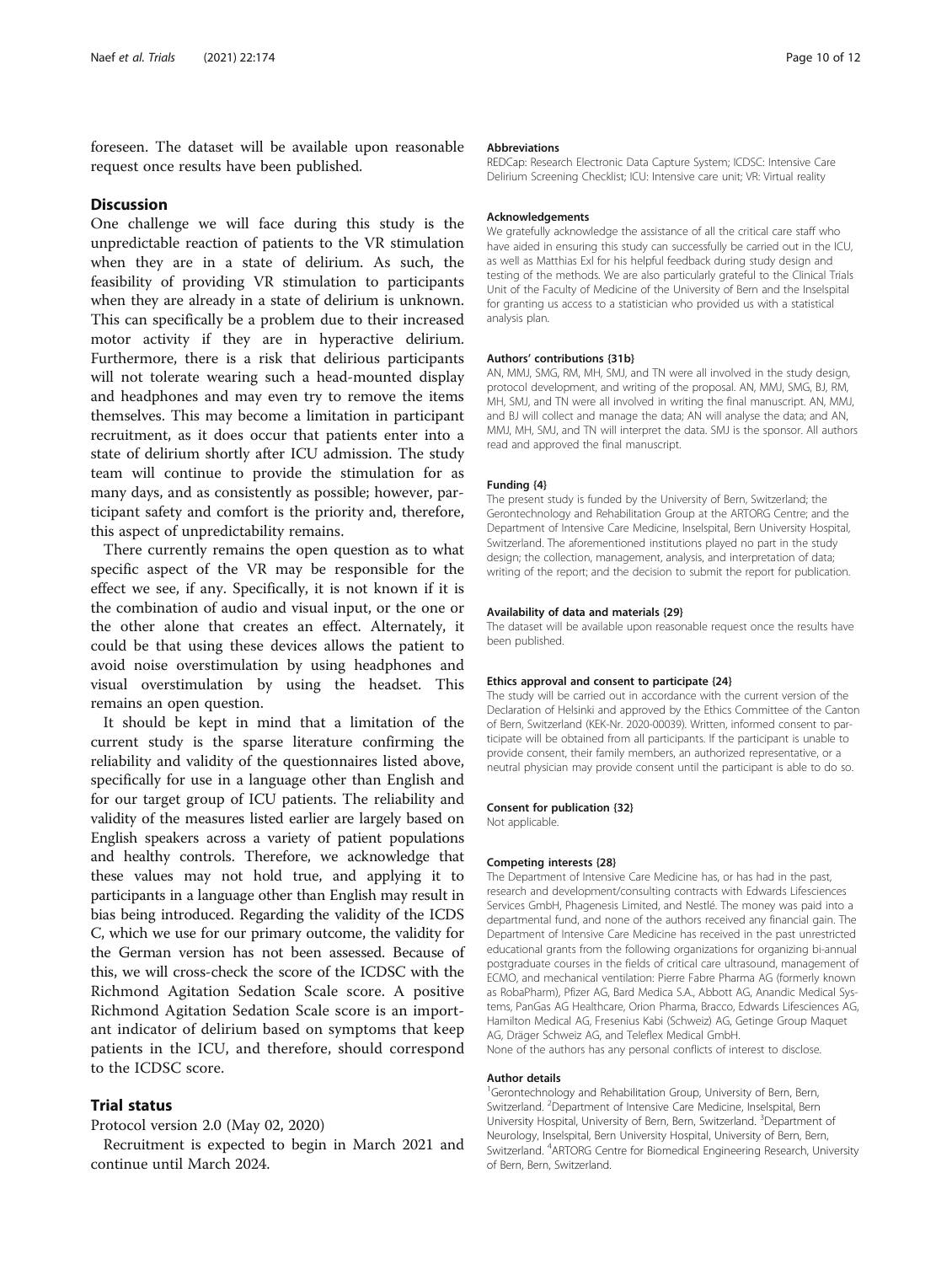#### <span id="page-10-0"></span>Received: 18 August 2020 Accepted: 2 February 2021 Published online: 01 March 2021

#### References

- 1. Chanques G, Ely EW, Garnier O, Perrigault F, Eloi A, Carr J, et al. The 2014 updated version of the Confusion Assessment Method for the intensive care unit compared to the 5th version of the Diagnostic and Statistical Manual of Mental Disorders and other current methods used by intensivists. Ann Intensive Care. 2018;8(1):33.
- 2. Thomason JW, Shintani A, Peterson JF, Pun BT, Jackson JC, Ely EW. Intensive care unit delirium is an independent predictor of longer hospital stay: a prospective analysis of 261 non-ventilated patients. Crit Care. 2005;9(4):R375.
- 3. van den Boogaard M, Schoonhoven L, Evers AW, van der Hoeven JG, van Achterberg T, Pickkers P. Delirium in critically ill patients: impact on longterm health-related quality of life and cognitive functioning. Crit Care Med. 2012;40(1):112–8.
- Slooter AJ, Van De Leur RR, Zaal IJ. Delirium in critically ill patients. In: Wijdicks E, Kramer AH, editors. Handbook of clinical neurology [internet]: USA, Elsevier; 2017. p. 449–66. [https://doi.org/10.1016/B978-0-444-63599-0.](https://doi.org/10.1016/B978-0-444-63599-0.00025-9) [00025-9](https://doi.org/10.1016/B978-0-444-63599-0.00025-9). [cited 2020 May 13].
- Devlin JW, Skrobik Y, Gélinas C, Needham DM, Slooter AJ, Pandharipande PP, et al. Clinical practice guidelines for the prevention and management of pain, agitation/sedation, delirium, immobility, and sleep disruption in adult patients in the ICU. Crit Care Med. 2018;46(9):e825–73.
- Van den Boogaard M, Schoonhoven L, Van der Hoeven JG, Van Achterberg T, Pickkers P. Incidence and short-term consequences of delirium in critically ill patients: a prospective observational cohort study. Int J Nurs Stud. 2012; 49(7):775–83.
- 7. Gaete Ortega DG, Papathanassoglou E, Norris CM. The lived experience of delirium in intensive care unit patients: a meta-ethnography. Aust Crit Care. 2020;33(2):193–202.
- 8. Pandharipande PP, Girard TD, Jackson JC, Morandi A, Thompson JL, Pun BT, et al. Long-term cognitive impairment after critical illness. N Engl J Med. 2013;369(14):1306–16.
- 9. Serafim RB, Bozza FA, Soares M, do Brasil PE, Tura BR, Ely EW, et al. Pharmacologic prevention and treatment of delirium in intensive care patients: a systematic review. J Crit Care. 2015;30(4):799–807.
- 10. Zayed Y, Barbarawi M, Kheiri B, Banifadel M, Haykal T, Chahine A, et al. Haloperidol for the management of delirium in adult intensive care unit patients: a systematic review and meta-analysis of randomized controlled trials. J Crit Care. 2019;50:280–6.
- 11. Bannon L, McGaughey J, Verghis R, Clarke M, McAuley DF, Blackwood B. The effectiveness of non-pharmacological interventions in reducing the incidence and duration of delirium in critically ill patients: a systematic review and meta-analysis. Intensive Care Med. 2019;45(1):1–2.
- 12. Trogrlić Z, van der Jagt M, Bakker J, Balas MC, Ely EW, van der Voort PH, et al. A systematic review of implementation strategies for assessment, prevention, and management of ICU delirium and their effect on clinical outcomes. Crit Care. 2015;19(1):157.
- 13. Gerber SM, Jeitziner MM, Knobel SE, Mosimann UP, Müri RM, Jakob SM, et al. Perception and performance on a virtual reality cognitive stimulation for use in the intensive care unit: a non-randomized trial in critically ill patients. Front Med. 2019;6. [https://doi.org/10.3389/fmed.2019.00287.](https://doi.org/10.3389/fmed.2019.00287)
- 14. Monge JP, López G, Guerrero LA. Supporting phobia treatment with virtual reality: systematic desensitization using oculus rift. In: Duffy VG, Lightner N, editors. Advances in human factors and ergonomics in healthcare: proceedings of the AHFE 2016 international conference on human factors and ergonomics in healthcare. Florida, USA: Springer; 2017. p. 391–401. [https://doi.org/10.1007/978-3-319-41652-6\\_36.](https://doi.org/10.1007/978-3-319-41652-6_36)
- 15. Li A, Montaño Z, Chen VJ, Gold JI. Virtual reality and pain management: current trends and future directions. Pain Manag. 2011;1(2):147–57. [https://](https://doi.org/10.2217/pmt.10.15) [doi.org/10.2217/pmt.10.15](https://doi.org/10.2217/pmt.10.15).
- 16. Shokur S, Gallo S, Moioli RC, Donati AR, Morya E, Bleuler H, et al. Assimilation of virtual legs and perception of floor texture by complete paraplegic patients receiving artificial tactile feedback. Sci Rep. 2016;6(1):1–4.
- 17. Gerber SM, Jeitziner MM, Wyss P, Chesham A, Urwyler P, Müri RM, et al. Visuo-acoustic stimulation that helps you to relax: a virtual reality setup for patients in the intensive care unit. Sci Rep. 2017;7(1):1–0.
- 18. Gerber SM, Jeitziner MM, Sänger SD, Knobel SE, Marchal-Crespo L, Müri RM, et al. Comparing the relaxing effects of different virtual reality environments

in the intensive care unit: observational study. JMIR Perioper Med. 2019;2(2): e15579.

- 19. Bergeron N, Dubois MJ, Dumont M, Dial S, Skrobik Y. Intensive care delirium screening checklist: evaluation of a new screening tool. Intensive Care Med. 2001;27(5):859–64.
- 20. Boettger S, Garcia Nuñez D, Meyer R, Richter A, Rudiger A, Schubert M, et al. Screening for delirium with the intensive care delirium screening checklist (ICDSC): a re-evaluation of the threshold for delirium. Swiss Med Wkly. 2018; 148:w14597. <https://doi.org/10.4414/smw.2018.14597>.
- 21. Sternbach GL. The Glasgow coma scale. J Emerg Med. 2000;19(1):67–71.
- Sessler CN, Gosnell MS, Grap MJ, Brophy GM, O'Neal PV, Keane KA, et al. The Richmond Agitation–Sedation Scale: validity and reliability in adult intensive care unit patients. Am J Respir Crit Care Med. 2002;166(10):1338–44.
- 23. Ahlers SJ, van Gulik L, van der Veen AM, van Dongen HP, Bruins P, Belitser SV, et al. Comparison of different pain scoring systems in critically ill patients in a general ICU. Crit Care. 2008;12(1):R15.
- 24. Jeitziner MM, Schwendimann R, Hamers JP, Rohrer O, Hantikainen V, Jakob SM. Assessment of pain in sedated and mechanically ventilated patients: an observational study. Acta Anaesthesiol Scand. 2012;56(5):645–54.
- 25. Ely EW, Shintani A, Truman B, Speroff T, Gordon SM, Harrell FE Jr, et al. Delirium as a predictor of mortality in mechanically ventilated patients in the intensive care unit. Jama. 2004;291(14):1753–62.
- 26. Pisani MA, Kong SY, Kasl SV, Murphy TE, Araujo KL, Van Ness PH. Days of delirium are associated with 1-year mortality in an older intensive care unit population. Am J Respir Crit Care Med. 2009;180(11):1092–7.
- 27. Bellelli G, Speciale S, Morghen S, Torpilliesi T, Turco R, Trabucchi M. Are fluctuations in motor performance a diagnostic sign of delirium? J Am Med Dir Assoc. 2011;12(8):578–83.
- Raj R, Ussavarungsi K, Nugent K. Accelerometer-based devices can be used to monitor sedation/agitation in the intensive care unit. J Crit Care. 2014; 29(5):748–52. [https://doi.org/10.1016/j.jcrc.2014.05.014.](https://doi.org/10.1016/j.jcrc.2014.05.014)
- 29. Brooke J. Chapter twenty one SUS-A quick and dirty usability scale. In: Jordan PW, McClelland IL, Weerdmeester B, editors. Usability evaluation in industry. Boca Raton: CRC Press; 1996. p. 189–94. [https://doi.org/10.1201/](https://doi.org/10.1201/9781498710411-35) [9781498710411-35.](https://doi.org/10.1201/9781498710411-35)
- 30. Boettger S, Meyer R, Richter A, Fernandez SF, Rudiger A, Schubert M, et al. Screening for delirium with the intensive care delirium screening checklist (ICDSC): symptom profile and utility of individual items in the identification of delirium dependent on the level of sedation. Palliat Support Care. 2019; 17(1):74–81.
- 31. Bounds M, Kram S, Speroni KG, Brice K, Luschinski MA, Harte S, et al. Effect of ABCDE bundle implementation on prevalence of delirium in intensive care unit patients. American J Crit Care. 2016;25(6):535–44.
- 32. Swiss Society of Intensive Care Medicine. Key figures 2018 [internal report]. Bern (CH): Swiss Society of Intensive Care Medicine; 2019.
- 33. Boettger S, Nuñez DG, Meyer R, Richter A, Fernandez SF, Rudiger A, et al. Delirium in the intensive care setting: a reevaluation of the validity of the CAM–ICU and ICDSC versus the DSM–IV–TR in determining a diagnosis of delirium as part of the daily clinical routine. Palliat Support Care. 2017;15(6): 675–83.
- 34. Radtke FM, Franck M, Oppermann S, Lütz A, Seeling M, Heymann A, et al. The intensive care delirium screening checklist (ICDSC)--translation and validation of intensive care delirium checklist in accordance with guidelines. Anasthesiol Intensivmed Notfallmed Schmerzther. 2009;44(2):80–6.
- 35. Ely EW, Truman B, Shintani A, Thomason JW, Wheeler AP, Gordon S, et al. Monitoring sedation status over time in ICU patients: reliability and validity of the Richmond Agitation-Sedation Scale (RASS). Jama. 2003;289(22):2983–91.
- 36. Teasdale G, Jennett B. Assessment of coma and impaired consciousness: a practical scale. Lancet. 1974;304(7872):81–4.
- Prasad K. The Glasgow coma scale: a critical appraisal of its clinimetric properties. J Clin Epidemiol. 1996;49(7):755–63.
- 38. Herdman M, Gudex C, Lloyd A, Janssen MF, Kind P, Parkin D, et al. Development and preliminary testing of the new five-level version of EQ-5D (EQ-5D-5L). Qual Life Res. 2011;20(10):1727–36.
- 39. Linacre JM, Heinemann AW, Wright BD, Granger CV, Hamilton BB. The structure and stability of the functional independence measure. Arch Phys Med Rehabil. 1994;75(2):127–32.
- 40. Ottenbacher KJ, Hsu Y, Granger CV, Fiedler RC. The reliability of the functional independence measure: a quantitative review. Arch Phys Med Rehabil. 1996;77(12):1226–32.